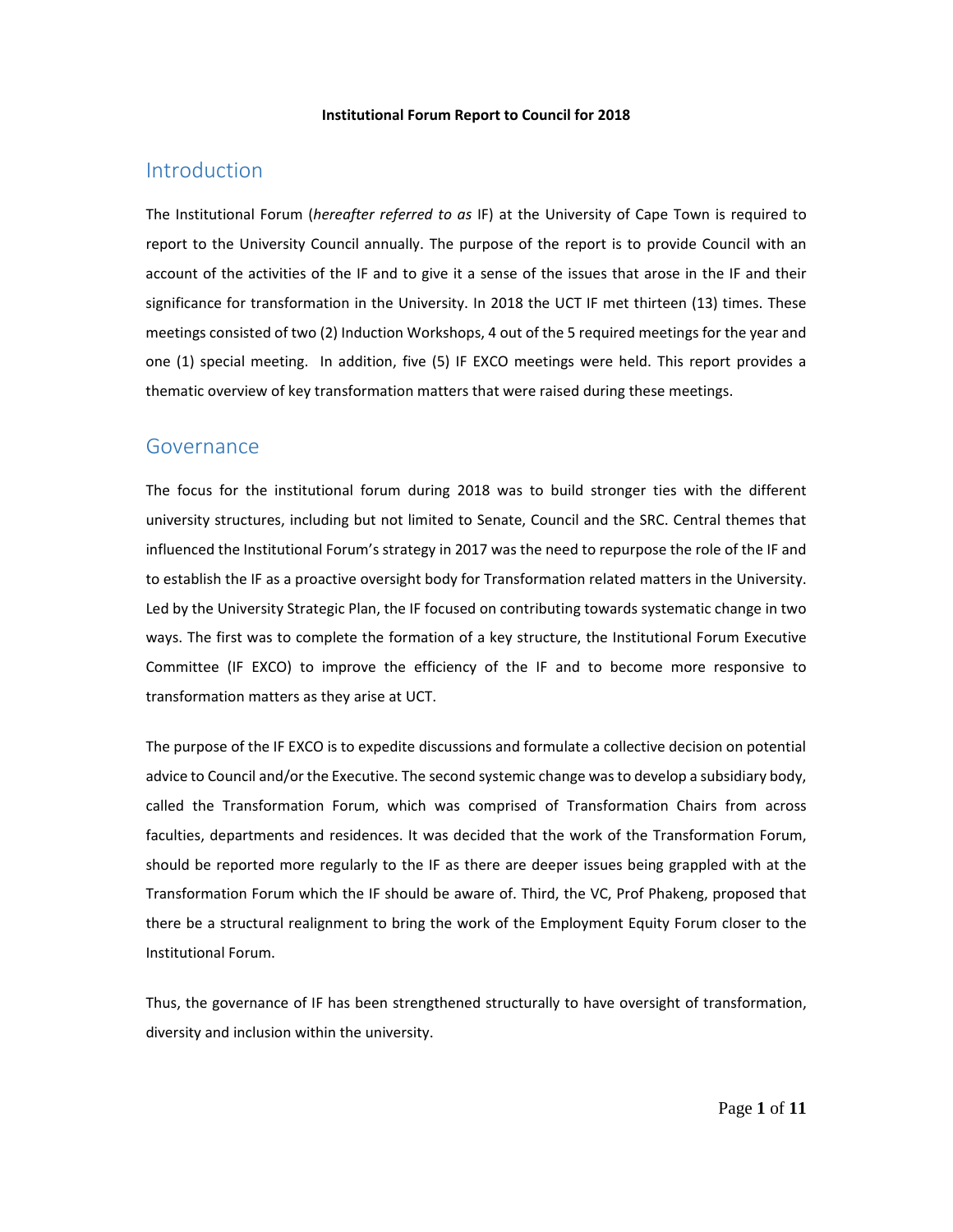# Appointment Processes

IF has had approved senior appointments for the university and noted key concerns in the alignment of senior appointment processes and composition of selection committees for senior appointment. Council was advised to address these concerns with the University Human Resources Committee.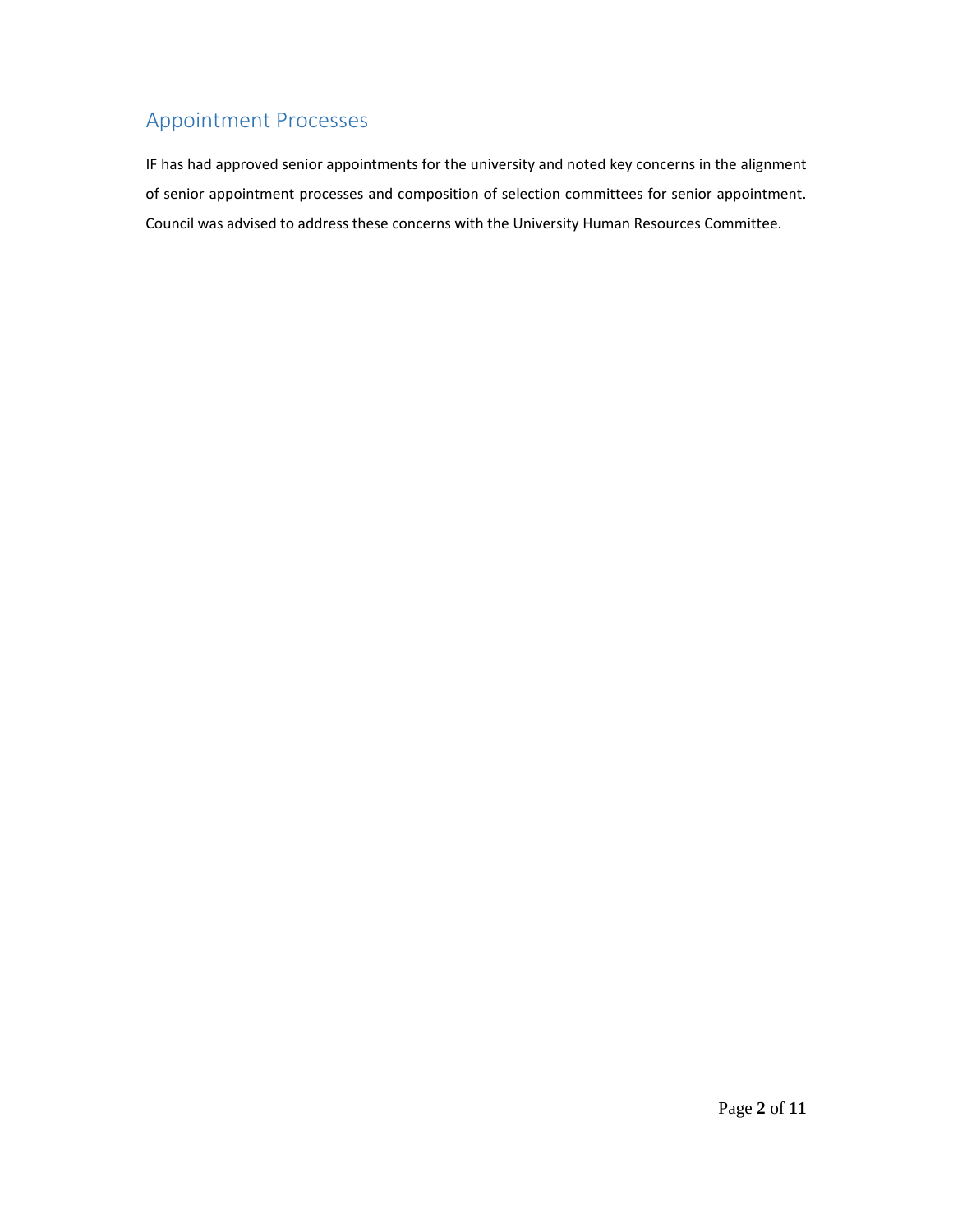#### **APPENDIX I**

### **University Employment Equity Forum Report to IF 2018**

## **1. Purpose**

The committee is a subcommittee of IF and advises the Vice-Chancellor on employment equity and transformation matters related to employment equity

## **2. Status**

In September 2018 the status of the EEF was amended as a committee that primarily functions to advice the Vice –Chancellor to a committee that acts as a subcommittee to the Institutional Forum (IF) and reports to the IF.

Its purpose was amended as follow:

"Section 3.

Having regard to the preamble in 8 below, the committee shall advise the Vice-Chancellor on employment equity and transformation matters related to employment equity. The Vice-Chancellor must therefore consult the EEF on:

3.1 an analysis of the University of Cape Town's employment policies, practices, procedures and the working environment, to identify employment barriers which adversely affect people from designated groups;

3.2 the University of Cape Town's employment equity plan;

3.3 the implementation of the employment equity plan and barriers to implementation, including barriers related to recruitment, retention, staff development, the institutional climate, discrimination in the workplace;

3.4 the University of Cape Town's annual report on employment equity to the Department of Labour."

Its composition was amended as follows;

"Section 4. 2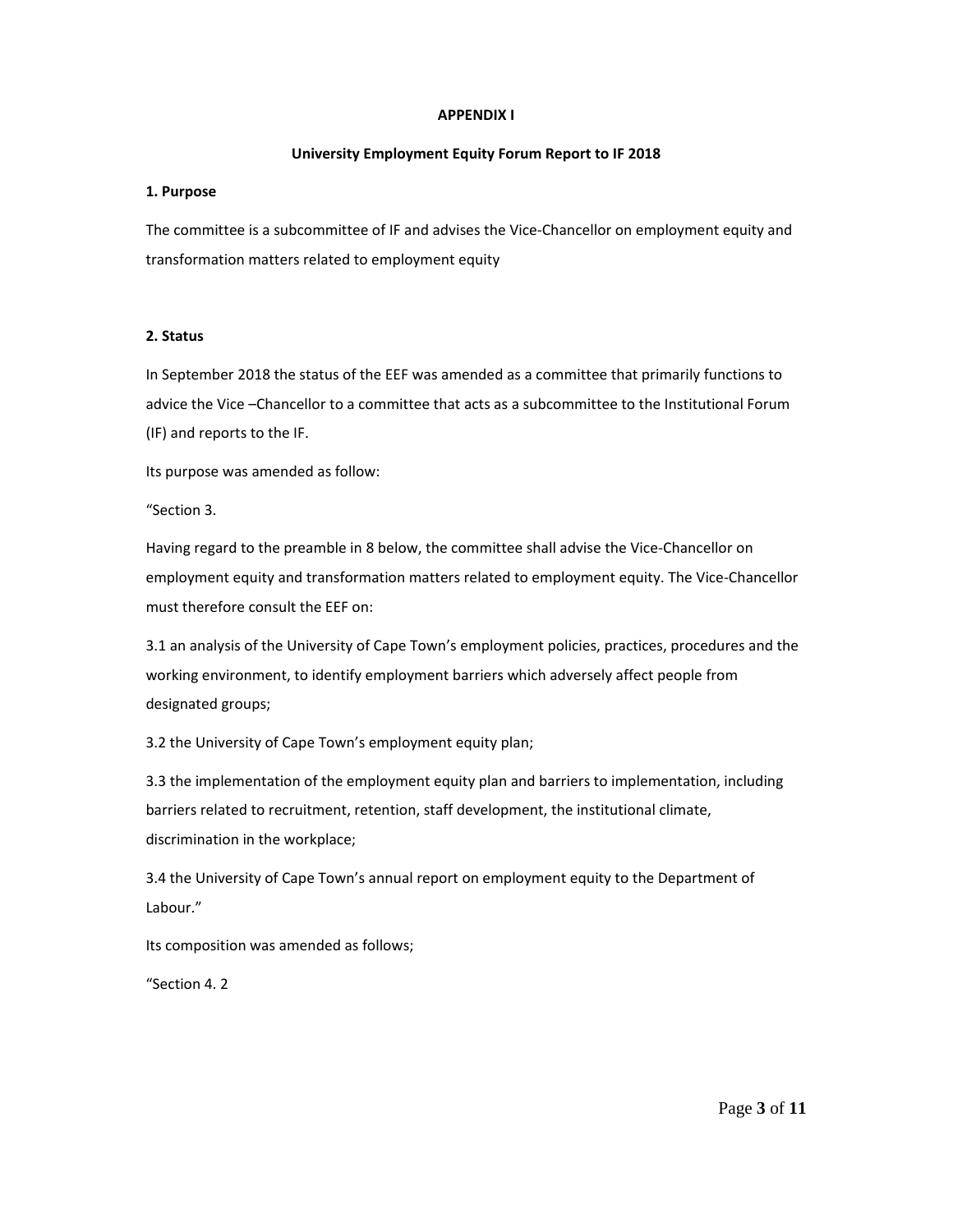4.1 and 4.2 Chair from Vice Chancellor Mamokgethi Phakeng to Deputy Vice-Chancellor Prof Loretta Feris

4.7 Up to three (3) members of staff to represent staff with disabilities.

4.9 The Director of the Office for Inclusivity and Change;

4.10 The employment equity specialist of the university."

The terms of reference were amended as follows;

"Section 8.

8.1 Preamble

a) The Employment Equity Act requires UCT as a designated employer to prepare and implement an employment equity plan which inter alia must set out its numerical goals and the affirmative action measures to achieve employment equity. It must also create procedures that will be used to monitor and evaluate the implementation of the plan reasonable progress is being made towards implementing employment equity.

b) The EEF is the forum for consultation on these and other matters pertaining to employment equity as required by the Act. It advises the Vice-Chancellor and reports to the Institutional Forum.

c) The role of the EEF must be seen in the context of the Vice-Chancellor's accountability for transformation more generally and the role of the Institutional Forum which has specific functions laid down in the Higher Education Act, advising Council on equity policies and on the fostering of an institutional culture which promotes tolerance and respect for fundamental human rights and creates an appropriate environment for teaching, research and learning.

f) The EEF is a forum for Employment Equity representatives and for trade unions to share experiences as well as being a communication channel between staff on the ground and the senior executive

8.2 The Vice-Chancellor shall

a) consult the forum regarding the employment equity plan for the University and seek the forum's advice before submitting the statutory annual employment equity report in terms of the Employment Equity Act;

b) seek the advice of the forum on questions of transformation as it relates to employment equity as he/she considers necessary.

8.3 The Employment Equity Forum may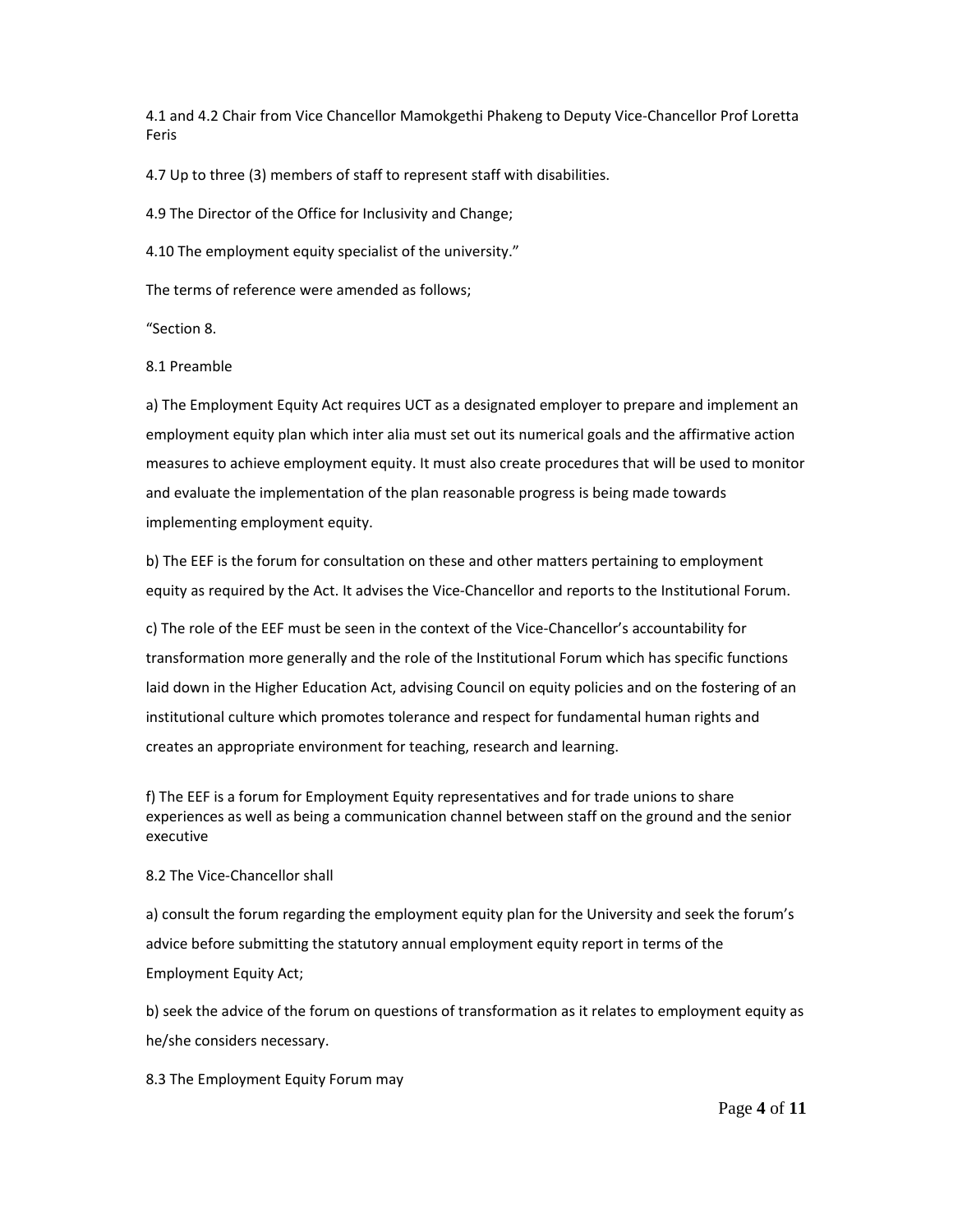a) refer any matter relating to employment equity to the IF where it believes that the issue is one on which the IF should be advising the Council;

b) submit a report or proposal direct to Council if for any reason it considers this necessary.

8.4 The Employment Equity Forum shall provide a forum to share experience and good practice on employment equity."

## **3. Matters considered at EEF**

### **3.1 Employment Equity Fund**

The Employment Equity Fund is funded partially by GOB and the VC discretionary fund and managed by an ad hoc committee that is chaired by the DVC Transformation.

A further suggestion to leverage off the EE Fund for positions targeting "Employees with Disabilities" was raised for consideration going forward.

## **3.2 Declaration by Employee (EEA1) form completion** 4

It is the duty of the university to collect information from each employee in the workforce to complete a declaration using the EEA1 form. The EEA1 collect information pertaining to Gender, Race and Disability status. As part of the completion of the 2019-2023 EE plan this data must be collected for reporting purpose and the EEF decided on a three-pronged approach:

1. An email communique to all university employees coming from the desk of the Deputy Vice Chancellor to raise awareness about the duty to report to the Department of Labour (DoL) on the categories required to declare, also defining "people with disabilities" as per the Employment Equity Act.

2. As Proof of Evidence the EEA1 Declaration by Employee forms may be obtained and submitted electronically by all employees via a protected online site and/or delivered and collected manually. All completed forms will be in custody of the Employment Equity Office for the annual audit checks done by DoL.

3. In compliance with the Employment Equity Act, 55 of 1998 and PPI, the confidentiality of the information on the EEA1 form will be contained by the Employment Equity Office.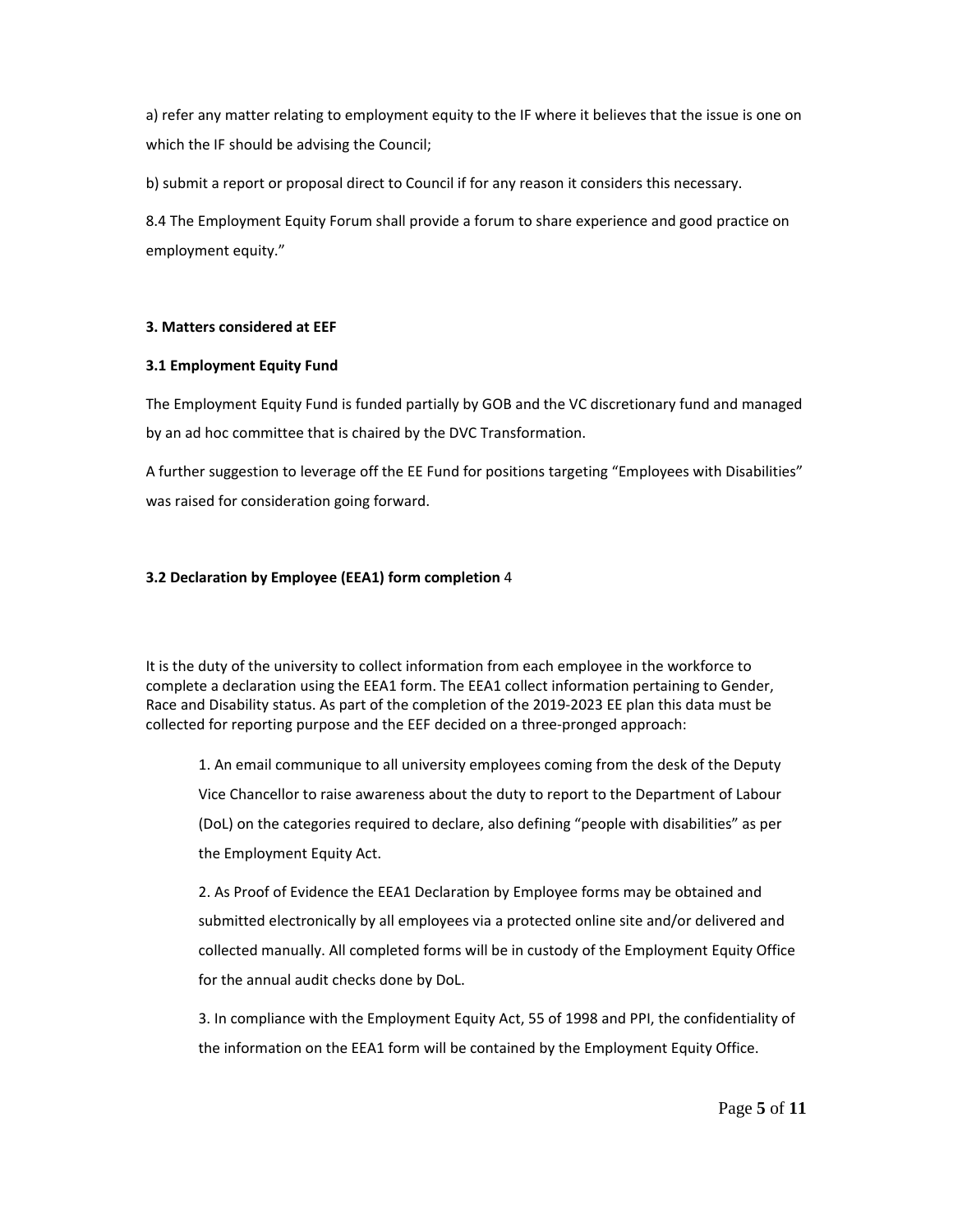Information only to be shared for purpose of the act specifically relative to reasonable accommodation of "people with disabilities".

## **3.3 Employment Equity Reporting Tool**

A reporting tool was designed by The ED ICTS and his team to draw a Real Time report of the numeric profiles of the University overall figures and Faculty/Departmental figures. The EE Data tool provides access to reports in a more effective and efficient manner and intend to alleviate assumed targets used in the recruitment process.

The roll out of the Reporting tool will effectively be done through a staggered process which involves training the HoD's and Deans as part of the initial roll out, and then extending the training to Transformation Chairs. 5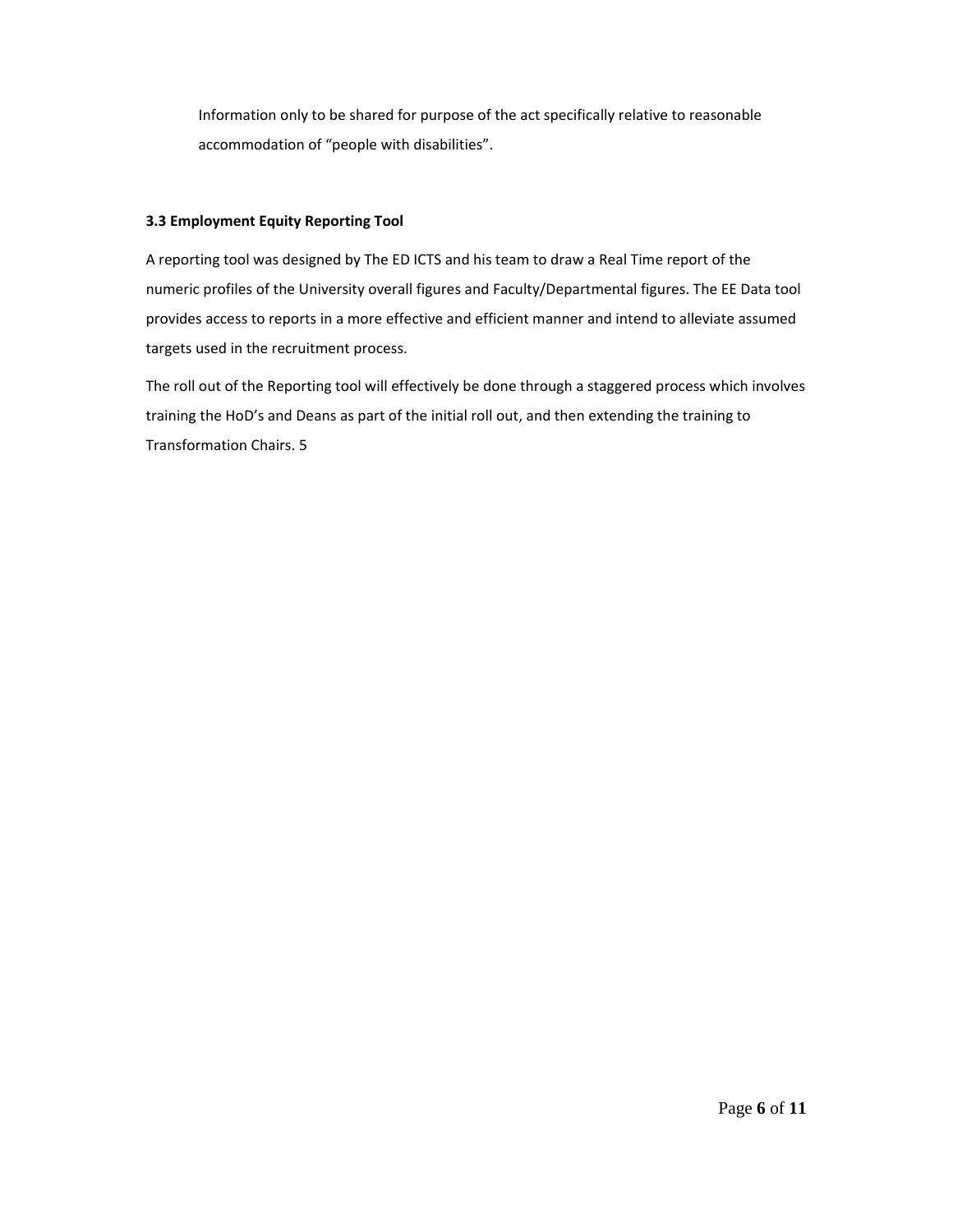#### **3.4 Progress report on Recommendations for UCT made by DoL.**

A request to DoL for an extension to submit the university's new Employment Equity Plan has been approved for end December 2018. The following matters have been addressed:

### *The composition of the Forum*

This has been revisited and attendance registers are clear on which Faculties/Departments, Unions and other stakeholders are represented at the EEF meetings. Attendance registers will be signed and kept as evidence of constituency of the forum. The new format for the Attendance register used in the EEF meetings include statutory designated categories which include "Faculty/Dept, Race, Gender & Disability"

## *Compliance with Section 16 of Employment Equity Act*

This is currently in progress. Consultation is underway with employees to attempt to reach agreement on matters such as:

- The conducting of the analysis on identified EE barriers which include a profile of the designated employer's workforce to determine the degree of underrepresentation of people from designated groups in various occupational levels in the workforce.
- The preparation and implementation of the employment equity plan referred to in section 20; and
- A report referred to in section 21.

## *The EE Analysis Report as required by section 17 of the Act***.**

To reflect the workforce profile analysis conducted to determine a degree of under representation of people from the designated groups, the institution has successfully utilised the EEA 12 template contained in the Employment Equity Regulations, 2014 and conducted a Barriers analysis. The Barriers analysis and Consultation process is complete and currently being prepared for the EEA13 Affirmative Action Measures which will be used to prepare and develop the new UCT Employment Equity Plan as required by section 19 of the EE Act.

### *The new UCT EE Plan* 6

a. The plan will have clear objectives to be achieved for each year of the plan as required by section 20(2)(a) of the Act; Departments and Faculties has submitted Numeric Targets for the plan period.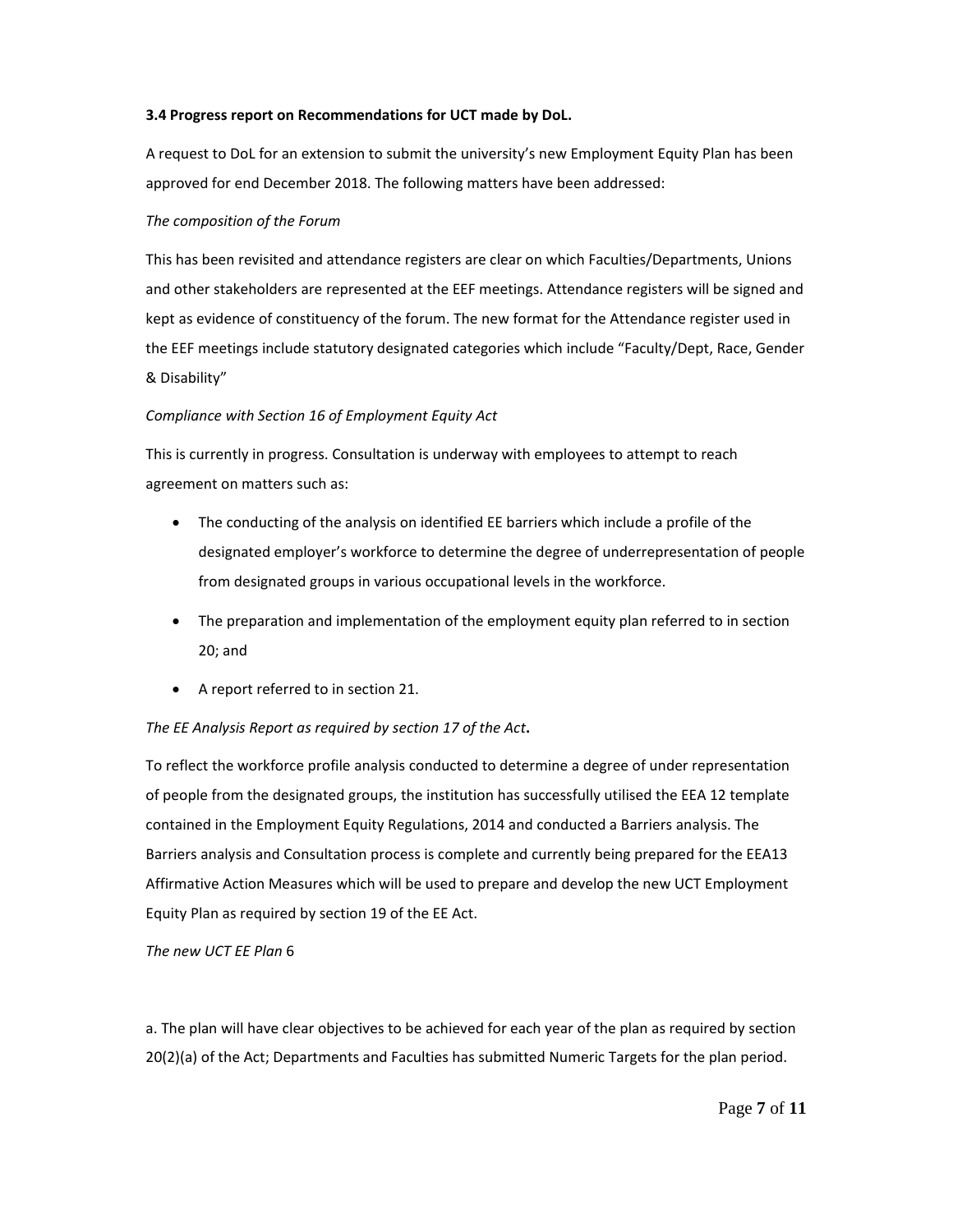b. Barriers and affirmative action measures will include timelines attached to track progress and responsible persons to monitor the implementation of these measures.

c. The plan expects to have numerical goals for the plan period and numerical targets for each year of the plan.

d. Procedures to monitor and evaluate the implementation of the plan will contain clear roles and responsibilities of different stakeholders with timelines included as to when the monitoring will be conducted.

e. Internal procedures to resolve any dispute about the interpretation or implementation of the plan as required by section 20(2)(g) will be ascertained after further discussion and agreement from Council and/Senate and will be confirmed before submission of the plan.

f. Senior persons responsible for implementing and monitoring the plan are aimed to be included on the plan as required by section 20(2) (h) of the Act.

A special meeting of the EEF was held on 8 November where faculties and departments shared the first iteration of their respective plans and a final meeting will be scheduled for 6 December to formally approve the UCT plan.

#### **3.5 Matters still to be resolved**

A proposal was raised to create smaller groups for "employees with disabilities" at the university to draw on those voices who are able to identify and raise concerns or provide input on Disability in the work place. In this manner a broader group of experience will be represented and the Transformation Chair representing "Employees with Disabilities" will use the EEF platform to bring forward issues pertaining to these employees.

The Committee was requested to develop a "Charter of Commitment" to ensure all Faculty, Departmental and Union constituencies are present at EEF meetings or alternatively, ensure a substitute representative attends such meetings.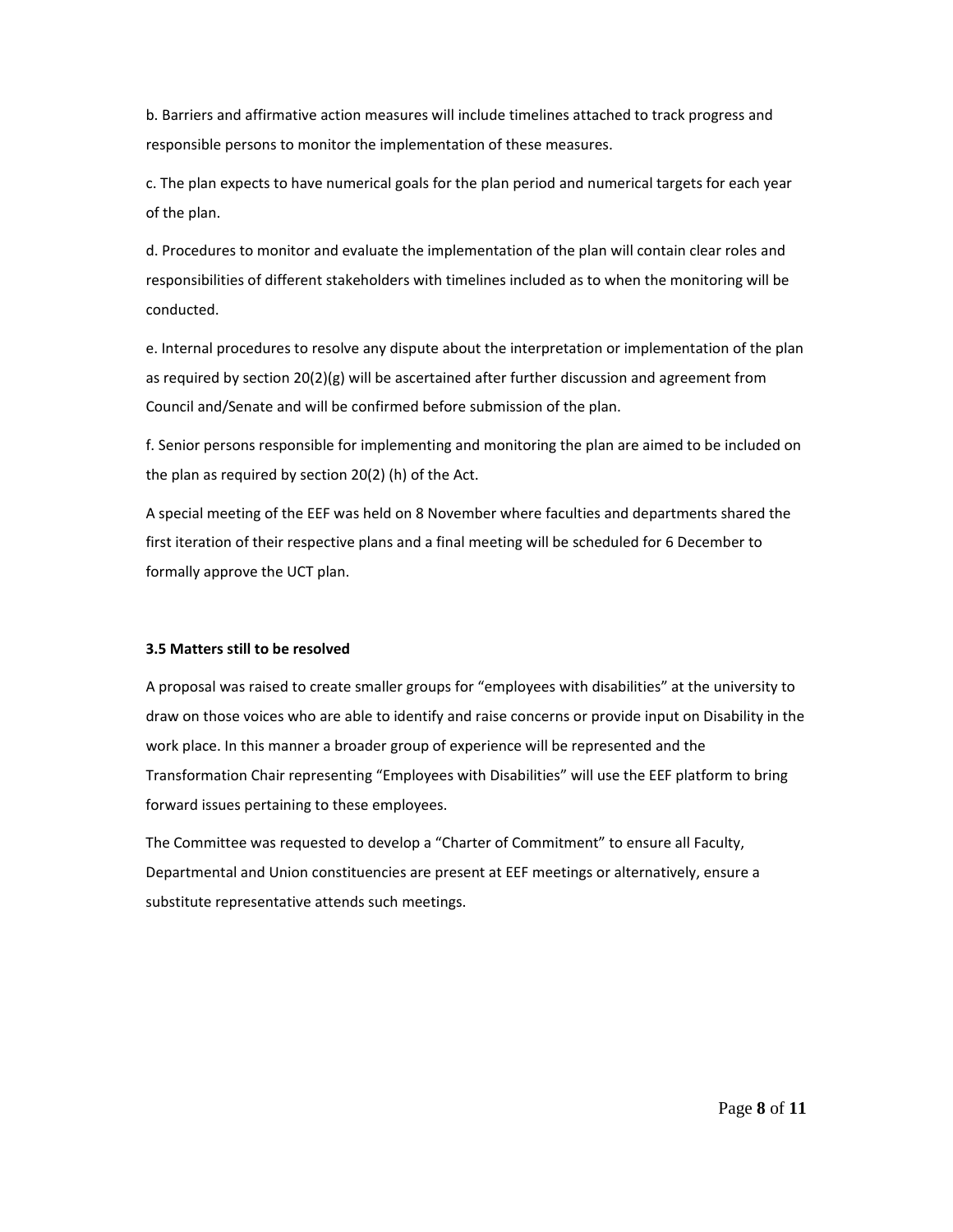#### **3.6 Conclusion**

In summary the focus of the EEF in 2018 was to ensure that the university meets the Director General Review's recommendations to formulate a new university Employment Equity Plan by the agreed deadline. The exhaustive consultation process as per statutory requirements which was recently concluded, has provided informative feedback on Affirmative Action measures. These measures should enable the university to determine realistic and stretch employment equity targets and produce progressive actions to be managed by senior members and stakeholders over this period. The development of the Employment Equity reporting tool predicts a more proactive and robust monitoring and manageable system for gauging whether the university is reaching their targets prior to reporting to Department of Labour. The recent Declaration by Employees should affect the disability numeric profile of the university positively from a targeting perspective and enable opportunities for future transformation initiatives.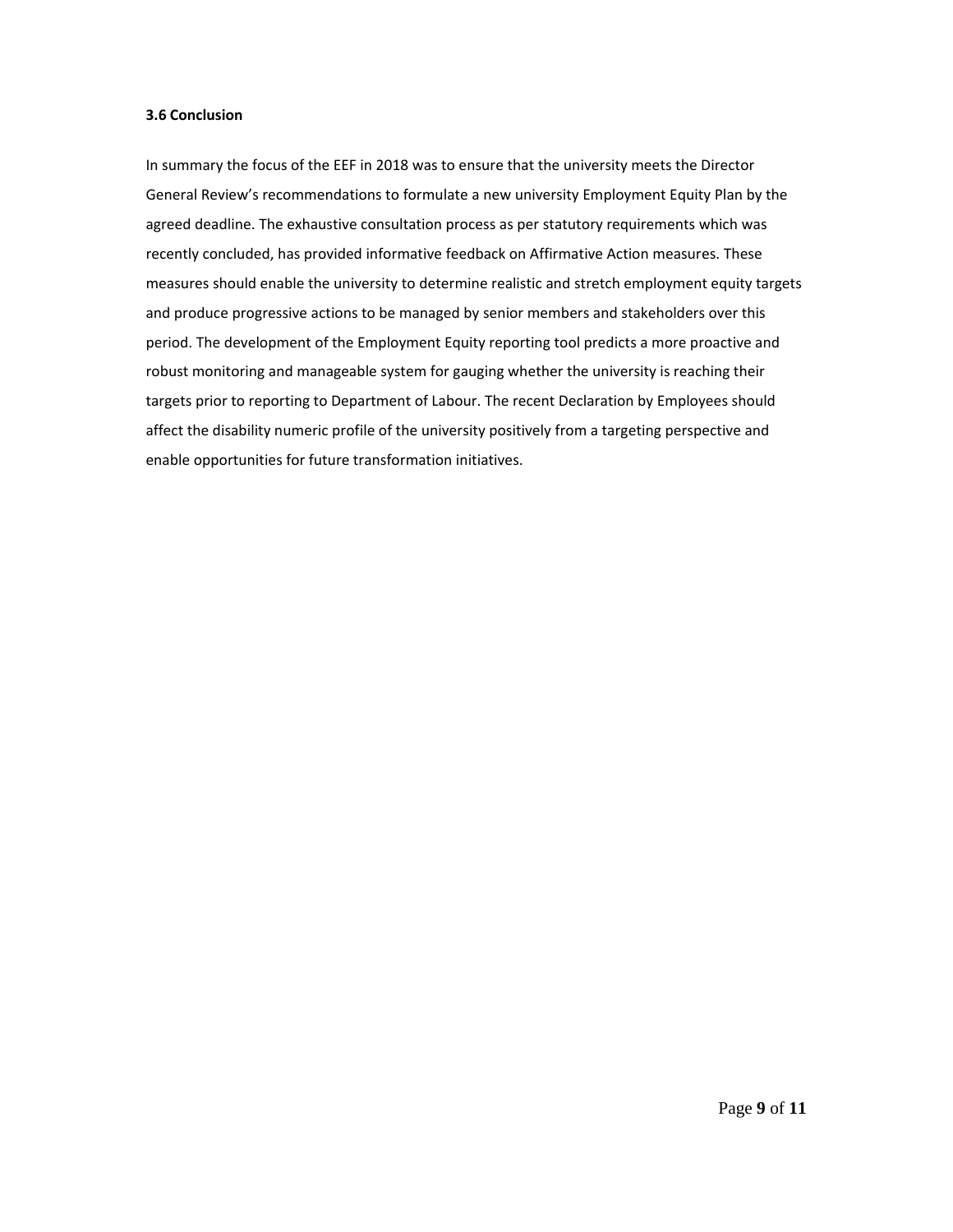#### **Appendix II**

#### **Transformation Forum Overview 2018**

The Transformation Forum was formed in 2017 as a subcommittee of the IF. The purpose of the forum is to learn and share good practice whilst grappling with issues that hinder cultural shifts towards the inclusive and transformation environment that is sought at UCT.

The summary below provides an overview of the work conducted by the Transformation Forum in 2018.

#### **Structural Guidelines**

In 2018, the work of the Transformation Forum evolved around establishing guidelines to standardize the work of the forum as well as the work of the transformation committees. A key outcome of the Transformation forum work this year included the finalisation of the Transformation forum terms of reference as well as the framework for Transformation Committees. Both documents enable the systemic work of the transformation committees and formalise their roles within their respective areas.

However, it is noted that despite the formalisation of the function of Transformation committees, there are several challenges experienced where transformation committee members themselves are victimised either by their line managers and/or colleagues because of the kind of critical work that they do within their spaces. Going forward in 2019, deeper engagement with leadership will need to establish protective parameters to ensure that the transformation committee members are enabled to conduct their work in a more supportive environment.

#### **Recognising Transformation work**

Throughout 2018, it was noted that regardless of one's position, the work of Transformation is consistently evolving – and as a result, there is a notable impact on one's time.

In order to recognise the important and demanding work that is done in addition to one's full time work – the transformation forum members considered introducing Key Performance Areas (KPA's) within transformation committee members job descriptions.

A working group was formed to establish these KPA's and how the additional work integrates within the traditional working week.

Over and above recognition via KPA's, a transformation award with related criteria was favourably considered by Transformation Forum members. The intention of this award would be to recognise transformation committee's and individuals who are innovating in the area of inclusion and furthering the cause and intention of transformation.

#### **Capacity Building and Sharing of Good Practice**